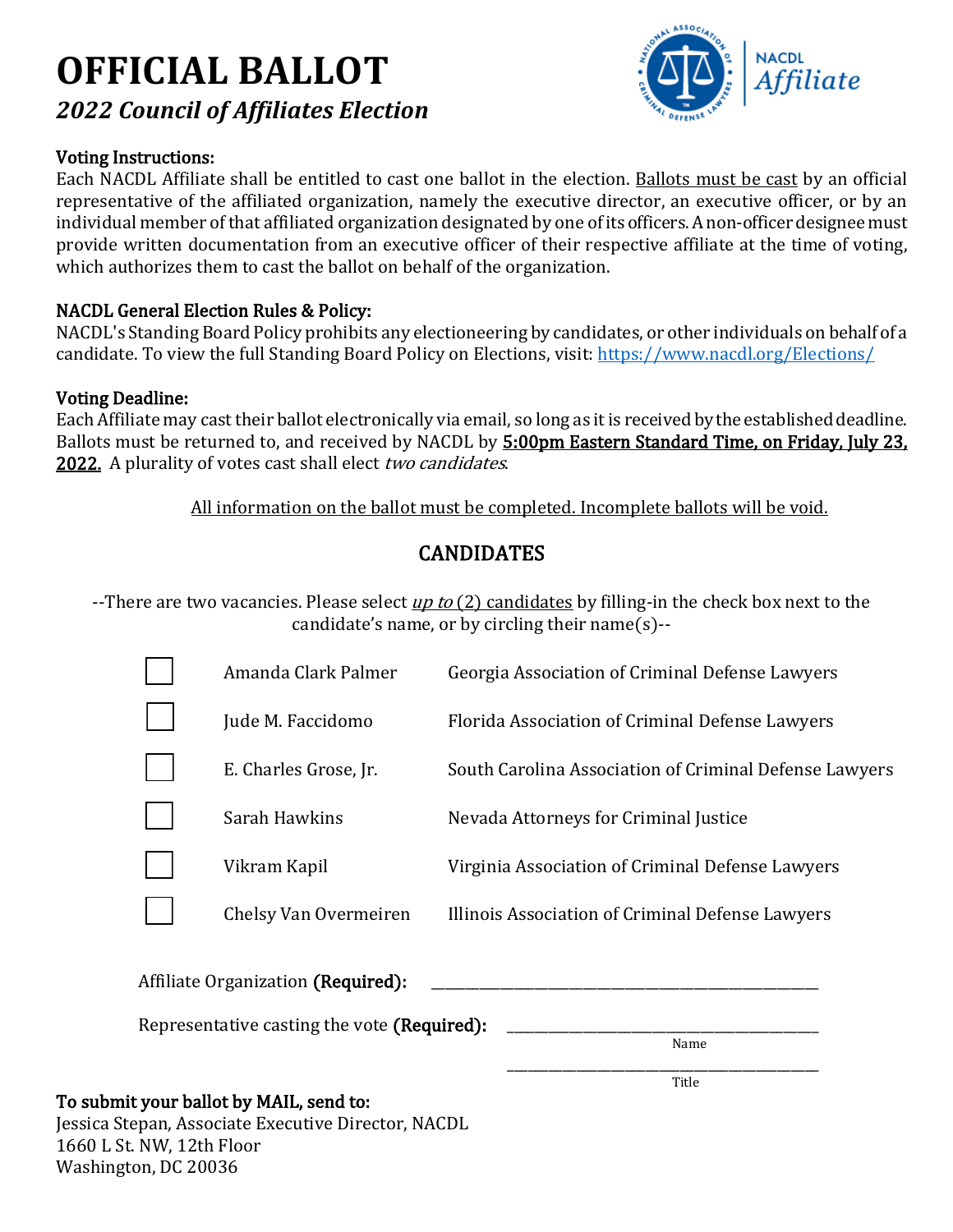#### To submit your ballot by E-MAIL, send to:

Jessica Stepan at [jstepan@nacdl.org](mailto:jstepan@nacdl.org)

# **STATEMENTS OF QUALIFICATIONS**

#### **Amanda Clark Palmer – Atlanta, GA (GACDL)**

My undergraduate degree is in Industrial Engineering, and for the first five years of my post-college life, I worked for GE Power in various roles. Though I was successful, I found my career to lack fulfillment. I realized that I wanted to help people at the individual level, instead of making more money for a giant corporation. My parents are both lawyers, and my dad was a public defender for his entire career. Through a few "Take Your Daughter to Work" days, I got to see my dad in action as I was growing up. I always thought he had the most interesting job and the most fulfilling as well; so when I started law school, I knew I wanted to be a criminal defense lawyer. And that is what I have done for my entire legal career. I have been fortunate to work for some amazing lawyers who encouraged me at the very beginning to get involved with GACDL. As you probably know, GACDL is an organization that is large, diverse (both politically and culturally), and spans the state from the Blue Ridge mountains in the north to Brunswick in the south with Atlanta in between. From running CLE programs, lobbying at the State Capitol, to training young lawyers in our trial program, GADCL is the voice of criminal defense lawyers in Georgia fighting for the accused. I have been a GACDL member for most of my career as a lawyer. At the beginning, I was just a member and attended some of the seminars. Then, I got more involved with the organization – because I wanted to give back to this fabulous organization, but also so that I could meet more members and broaden my network. My first contribution was as our "Web Mistress." I kept the website up to date – fixing broken links, updating our publications database, and maintaining our brief bank. Since then, I have held various positions: coeditor of "The Defender" (our quarterly newsletter), Media Chair, serving on the Long Range Planning Committee, Executive Committee, and helped out as a "Lawyer of the Week" during the 2020 legislative session. Now, when I go to a GACDL seminar I see a room full of not just colleagues but friends. And I have a state-wide network of people I can reach out to for advice, insight, or commiseration. I am also active in our state bar organization. Currently, I serve on the Board of Governors and several committees. I am also GACDL's representative on the Formal Advisory Opinion Board. In this position, I represent our member's interest vis-à-vis requests for Formal Advisory Opinions that interpret our bar rules. I have served in this position since 2019. With their large membership, talented staff, and national and international reach, NACDL can assist affiliates in forming policy, law, and provide affiliate support in many areas. I think the success of the affiliates is vital and a strong connection with NACDL will help. Given my previous experience representing GACDL's interests as our Media Chair and on the Formal Advisory Opinion Board, I am confident that I have the knowledge, experience, and maturity necessary to effectively serve on NACDL's Board of Directors as an Affiliate Representative. My involvement also demonstrates my drive to advocate for our affiliate organizations, provide them the tools so they can use NACDL's vast resources, and help them succeed in multiple areas. I would be honored to serve as an Affiliate Representative for NACDL.

#### **Jude M. Faccidomo - Miami, FL (FACDL)**

I am now and have only ever been a criminal defense lawyer. I began my career in 2004 as a Miami Dade Assistant Public Defender. During my four and half years at the PD's office, I amassed extensive trial experience handling cases stemming from DUI to 1st degree murder. While at the Public Defender's Office, I was recruited to join the firm of this organization's own past president, Jeffrey S. Weiner. At the law office of Jeffrey S. Weiner, P.A. I spent five years handling high profile and complex criminal litigation. In 2013, I partnered with Mycki Ratzan to create our firm of Ratzan & Faccidomo where we handle state and federal criminal cases. In May of 2012, I was elected President of the Miami chapter of Florida Association of Criminal Defense Lawyers, making me at the time the organization's youngest president in its history. While Miami Chapter President I spearheaded the fight against Florida's "limited registry" law which capped the fees for court appointed counsel. I, along with integral members of FACDL-Miami, sued the circuit's chief judge and fought to eliminate the law that would have resulted in massive due process violations of indigent defendants. Due to these efforts, in 2013 I was awarded the prestigious President's Award from the Statewide FACDL organization for "personifying the spirit of the criminal defense lawyer." I have been an active member of the Statewide Florida Association of Criminal Defense Lawyers since 2009. I have chaired many of that organization's most important committees including the young lawyers committee and the CLE committee. In 2015 I was elected Director at Large to the Board where, following the Henry/Falcon/Horsely decisions out of the Florida Supreme Court, I was specially appointed to chair the Emergency Ad Hoc Juvenile Resentencing Committee. In less than 90 days I raised over \$20,000 in donations and sponsorship to fully fund a free two-day FACDL seminar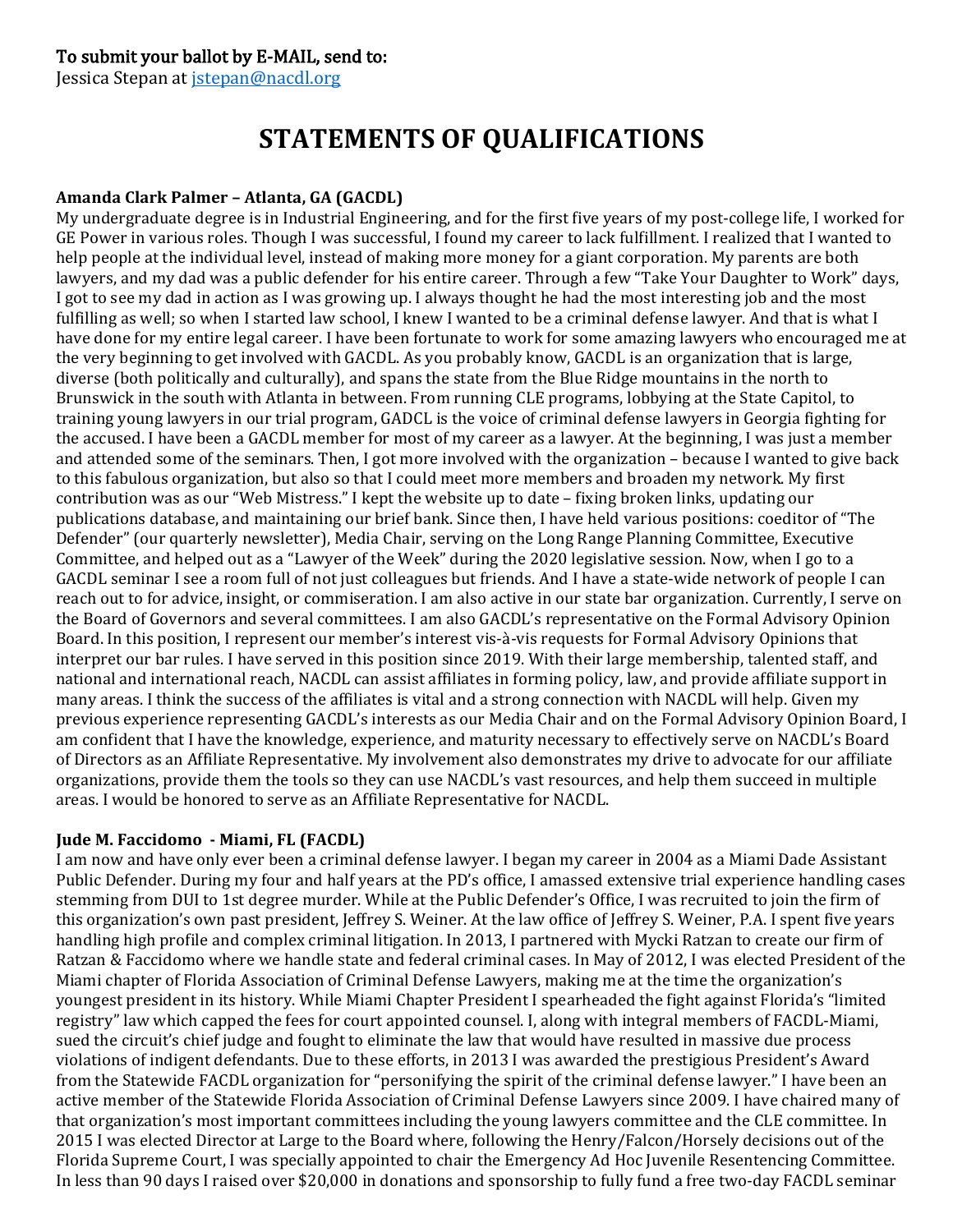to educate private lawyers and public defenders on the complexities of juvenile resentencing matters. In recognition of this undertaking, I was again presented with FACDL's President's Award in 2016. I have also held nearly every position on the executive committee and am the organization's current and youngest president in its 34-year history. I am a past chair of the Dade County Bar Association's Criminal Court Committee and currently serve as cochair of the Miami Dade Jury Trial Task force where I work with the circuit's Chief judge to facilitate jury trials amidst the COVID 19 pandemic. In addition to my involvement in Florida Association of Criminal Defense Lawyers and Dade County Bar Association I am a member of the Florida Association of Women Lawyers, and a Fellow with the American Bar Foundation. I am immediate past vice chair of the Florida Bar Criminal Procedure Rules Committee, and currently serve on the Rules of General Practice and Judicial Administration and Criminal Law Section's Executive Council. I am also a past Chair of a Florida Bar Grievance Committee and am currently a member of the Board of Advisors for St. Thomas University School of Law. I have been invited to guest lecture on topics pertaining to criminal defense at Florida Bar's Advance Federal Practice, the Miami-Dade Public Defender's Office, the Miami Dade Metropolitan Police Institute as well as St. Thomas University School of Law and Florida International University School of Law. Additionally, I routinely speak on local and national news outlets to discuss high profile criminal defense cases. I have been named to the Superlawyers, Florida Legal Elite, Best Lawyers, and Florida Legal Trend consistently over the last 12 years and am the recipient of the Miami Bar Association's Sookie Williams Outstanding Community Service Award. Suffice to say, I like to be of service. I consider being a good lawyer only part of our responsibility. To truly advocate we must do so on a larger scale to effectuate larger change. This is what NACDL does. It gives a powerful voice to the collective. It would be my great honor to represent the affiliate members to the Board of such an important institution.

#### **E. Charles Grose, Jr. – Greenwood, SC (SCACDL)**

Charles Grose is a criminal defense attorney from Greenwood, South Carolina. Charles has been a member of the National Association of Criminal Defense Lawyers since 1997. After practicing for three years as an associate attorney in a civil law firm in Charleston, South Carolina, Charles became an Assistant Public Defender for Orangeburg County, South Carolina in 1996. In July 1999, he became the Chief Public Defender for Greenwood and Abbeville Counties, South Carolina. Following the creation of the statewide Indigent Defense System, Charles was selected the Circuit Public Defender of the Eighth Judicial Circuit, which includes Abbeville, Greenwood, Laurens, and Newberry Counties, South Carolina. Charles is a past President of the South Carolina Public Defender Association ("SCPDA"). The SCPDA honored him as Lawyer of the Year in 2008. On September 25, 2012, the SCPDS awarded Charles the Martha Browning Dicus Award for demonstrating the remarkable competence, zeal and adherence to the ideas of the legal profession. Charles represented the SCPDA as amicus curiae in State v. Langford, 400 S.C. 421, 735 S.E.2d 471 (2012), which held Solicitor2 control of the criminal docketed violated the doctrine of separation of powers under the South Carolina Constitution. He also represented the PDA as amicus curiae in Binney v. State, 384 S.C. 539, 683 S.E.2d 478 (2009). At the end of his term as Circuit Defender in 2012, Charles entered private practice. He practices statewide in all state and federal trial courts in South Carolina. He has argued appellate cases before the South Carolina Court of Appeals, South Carolina Supreme Court, and United States Court of Appeals for the Fourth Circuit. He represents clients facing the death penalty in state post-conviction relief and federal habeas corpus proceedings. Charles is a member of the South Carolina Association of Criminal Defense Lawyers ("SCACDL"). He is a former member of SCACDL's Board of Directors. He has represented SCACDL as amicus curiae in State v. Hubner, 384 S.C. 436, 437, 683 S.E.2d 279 (2009) and State v. Hepburn, 406 S.C. 416, 753 S.E.2d 402, 403 (2013). He represents SCACDL as amicus curiae in State v. Shelby Harper Taylor, Appellate Case No. 2021-001220, which is currently pending before the South Carolina Supreme Court. Charles is a longtime board member and past board chair of Justice 360, which is nonprofit organization working to reform policies and practices in capital and juvenile life without parole proceedings. As the 2014-2015 Chair of the Criminal Law Section Council of the South Carolina Bar, Charles planned and moderated the 2015 Criminal Law Update as part of the annual South Carolina Bar Convention.

#### **Sarah Hawkins – Las Vegas, NV (NACJ)**

I earned my undergraduate degree from the University of Washington in August 2006, having double-majored in Political Science and Law, Societies, and Justice (LSJ). While political science focused on the impact governmental structures, processes, and actors, LSJ explored the impact those structures, processes, and actors have on real people. For me, LSJ precipitated advocacy. After I graduated from college, I joined Literacy AmeriCorps. During my two years with this program, I taught adult basic education at the King County Correctional Facility in Seattle, Washington. I worked with minimum and medium security men and woman in classroom settings. I tutored close-, maximum-, and ultra-security men in one-on-one sessions. I learned more from my students about patience and communication than can be quantified. Thereafter, I attended New England Law Boston on a merit scholarship and graduated with honors in May 2013. I was on the Dean's List in Fall 2010, Spring & Fall 2011, Spring & Fall 2012, and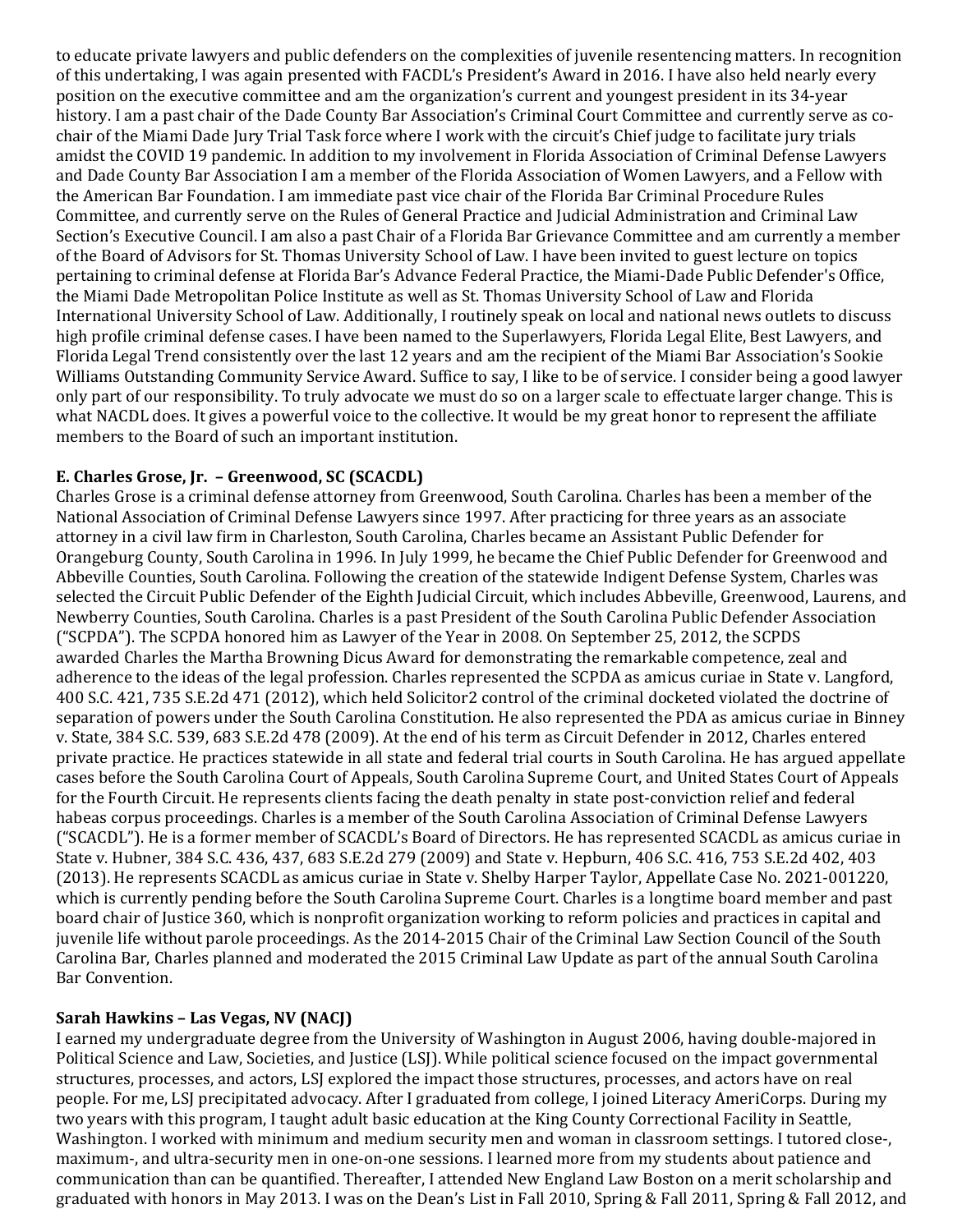Spring 2013. I served as an Associated and Executive Literary Editor on the New England Law Review. I was good at law school—all of it—but I only really cared about criminal procedure, evidence, wrongful conviction, and prisoners' rights. During law school, I interned with the New England Innocence Project (NEIP) and the Committee for Public Counsel Services (CPSP). After I graduated from law school, I moved to Las Vegas and secured employment at the Public Defender's Office. It is the only job I've ever wanted, I love my work, and I consider myself lucky to stand with each of my clients against the government. I have also served as the Secretary, Vice President, and President of Nevada Attorney's for Criminal Justice, a statewide coalition of criminal defense attorneys. I have served on the Executive Board for four consecutive years, with my term expiring in June 2022. I will continue to serve on NACJ's Board of Directors. I have the dedication, skill, and experience to make a positive contribution to NACDL as a member of its Board of Directors. I only hope for the opportunity to turn words into action.

### Vikram Kapil**– VA (VACDL)**

My name is Vikram Kapil and I am the Chief Public Defender for the Counties of Halifax, Mecklenburg and Lunenburg, Virginia. I had previously served various positions and as Chief Public Defender for the Counties of Henry and Patrick and the City of Martinsville, Virginia. I have been in private practice as a criminal defense attorney practicing in Virginia and North Carolina. I earned my undergraduate degree from the University of Virginia in 1987. I worked at the University of Maryland Cancer Center and University of Maryland School of Medicine in the field of molecular biology developing DNA sequencing techniques and analysis. I obtained my law degree from the University of the District of Columbia David A. Clarke School of Law, 1994. (UDC Law) From 1995 to 2016, I was a Member, Board member and President of the Virginia Association of Criminal Defense Lawyers. I have continued to serve as a Board Member of VACDL since 2019. I am seeking an affiliate seat on the Board of the National Association of Criminal Defense Lawyers. I am a member in good standing at NACDL and my home association VACDL. I believe strongly that good relations between both organizations allows for better cooperation and mutual assistance. Many of my colleagues are members in good standing with both organizations. We seek and have had many members of NACDL speak at our conferences. I'd like to deepen that relationship and facilitate the exchange of ideas and benefits for both NACDL and VACDL. Additionally, I would like to help facilitate the discourse between NACDL and all of its Affiliates. There is much that NACDL can learn from the State and Regional Affiliates, and much that can be shared by the National organization back to the Affiliates. It will be my goal to keep this dialogue open and expand potential partnership opportunities.

#### **Eric H. Schweitzer – Clovis, CA (CACJ)**

My full name is Eric Hans Schweitzer. I graduated from San Joaquin College of Law in 1995. My California Bar Number is 179776. I am President of Schweitzer & Davidian A.P.C .. We recently celebrated out tenth anniversary in this law firm. Before that, I served in the Office of the Public Defender in and for the County of Fresno, then as an Associate and Supervisor in the local alternate defense office for two years, then as a Managing Attorney in the former office of Sawl and Netzer for 7 and½ years, then, as Partner in Berman and Schweitzer until the year 2011. I was admitted in the 9th Circuit, 2007. I have tried in excess of 100 state and federal criminal cases to verdict. I have been a contributor to various criminal justice commentary and articles in the Daily Journal, L.A. Times and other major newspapers. On November 15, 2012, I lectured at the American Society of Criminologists Annual Meeting in Chicago on Veterans with TBI and PTSD in Criminal Justice. I have collaborated with Johns Hopkins trained epidemiologist Dr. Remington Nevin of the Quinism Foundation on matters involving Lariam (mefloquine) toxicity as it relates to diminished actuality defenses for service members, former service members and civilians. More recently, in January of 2020, Dr. Nevin and I collaborated on matters of epidemiology in the carcerial environment to rescind a court order that prevented hundreds of inmates from getting speedy trials due to a mumps outbreak that occurred a few months before COVID-19 hit. I am a recipient of CACJ President' s Awards 2013- 2014-2015 and 2018. I served as CACJ Legislative Committee Co - Chair for over ten years. In 2020, I was CACJ President. While President, it was my role to advise the Chief Justice of the California Supreme Court towards the initial guidance on COVID- 19 matters that was issued shortly thereafter to all California Courts. I am presently CACJ' s Immediate Past President. I am presently the CACJ Foundation Chair. I am presently working with the collaborative NACDL/ CACJ committee to eliminate the trial penalty here on the West Coast. I am a civil rights and excessive force survivor' s advocate. I have zealously represented LGBTQ persons against systemic, chronic and acute cases of injustice in various cases from the onset of my career until present. I am also a member of the Litigation Council of America, the "Trial Lawyers Honorary Society". I am most interested in advancing the bonds and collective objectives of CACJ and NACDL. My availability to serve is immediate and I am willing to travel as necessary.